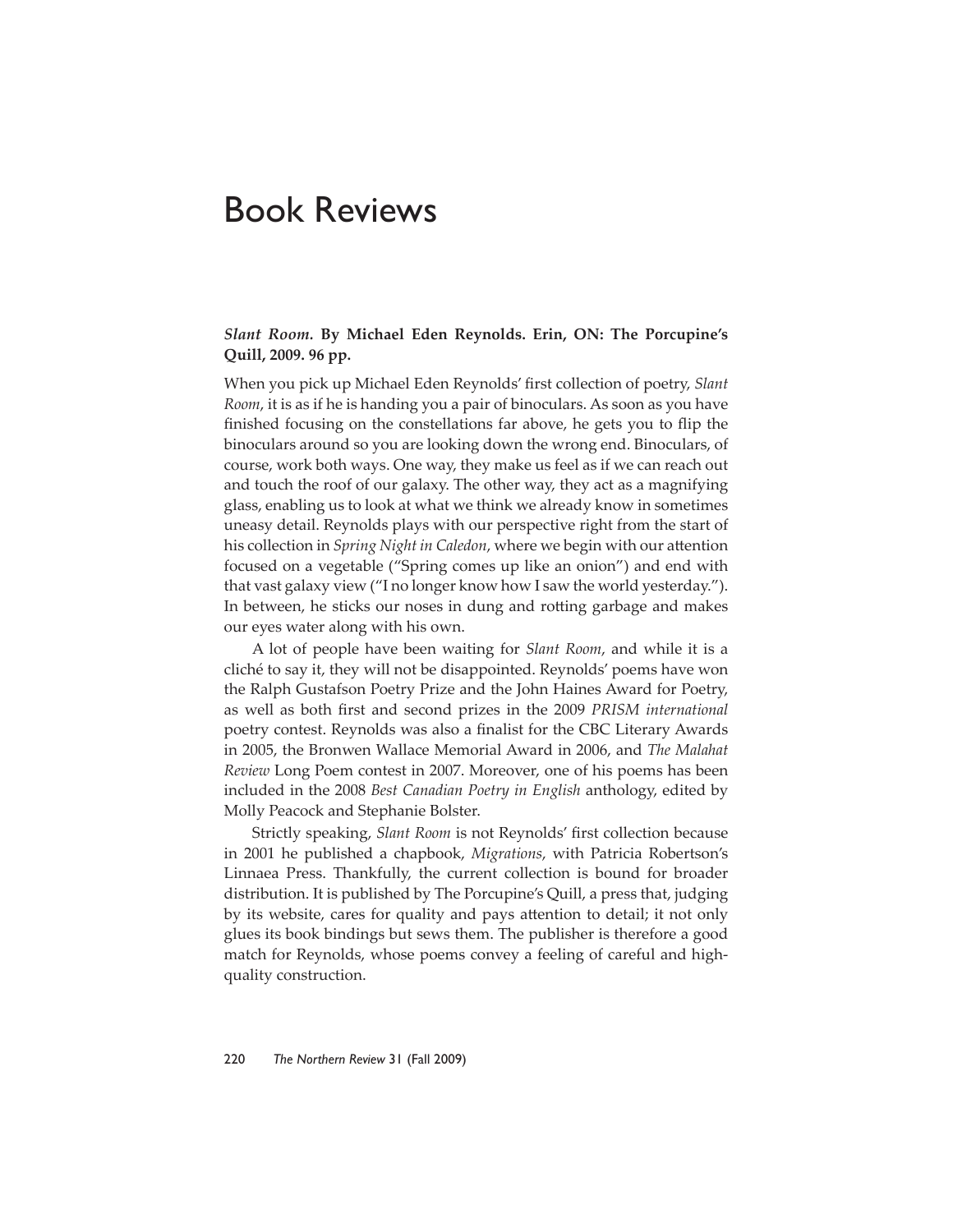There is an impression left by each of the collection's four sections— Spare Room, Migrations, Slant Room, and Fugue—of words used carefully, precisely, resourcefully, like well-cared-for and well-maintained tools. For instance, this densely meaningful passage from *The Dandelion*: "Upstairs a lullaby of weekdays loops". And from *Nostalgia*: "The journey's turn metastasized; I'm hidden now / across the earth, so thin my body tunes the wind." Even those poems that have a look of prose, such as *Soundtrack to the Moment of Your Birth*, are nimbly stitched: "The bedsheet stretches out in all directions where you lie, white and / cool beneath a threadcount of white sky."

This latter poem may be familiar to readers who saw it performed with music by Andrea McColeman in The Longest Night at the Yukon Arts Centre in 2006. A second-person account of a child's first years, it is the sort of work that can make a reader smile in recognition of universal truth as well as marvel at the ability of the poet to articulate what the rest of us cannot. In another poem, *Estranged*, Reynolds writes: "There's no one *born* alone." In *The Phonograph*: "The snow remembers everything it covers." In *Migrations*: "Sound constellates the mind." And in *Ho Fa Hotel: On the Malady of Travel*, the heartbreakingly eloquent: "At night, all the hinges lift like moths from the doors and your / dreams run amok in the rooms." These are lines that many of us, frankly, read poetry hoping to find. They are keys we can use to open the door to the rest of a poem—skeleton keys because of their universality.

This is not to suggest that Reynolds is interested only in generalizations. His poems are always specific. In *Slow Boat*, the protagonist is on the Mekong River, travelling like most of us, probably, in pursuit of new experiences. Yet, in this case, new experience leads directly to a childhood memory: "Stretched back to the ceilingless sky / there's a field winding in / that's arriving so slowly / a ball bounces into it onto the pavement beside you."

All this may be painting a picture of Reynolds as a serious poet which he is, of course, particularly in the least hopeful section of *Slant Room*, Migrations, which Reynolds has described in an interview with OpenBookToronto.com as a suite "which gives voice to a subarctic ecosystem" and where he writes, "There is an argument like this: we all die, / there are no good decisions." But there is also plenty of levity in his poetry. For example, he writes of a "lesser god" who "opens up a franchise shop" in *Tuesday Myth* and describes the Prime Minister of Canada as one who "takes on the pallor of the poet in the thin dawn light" in his prizewinning *Upon the Conversion of Stephen Harper*. He also writes speculatively